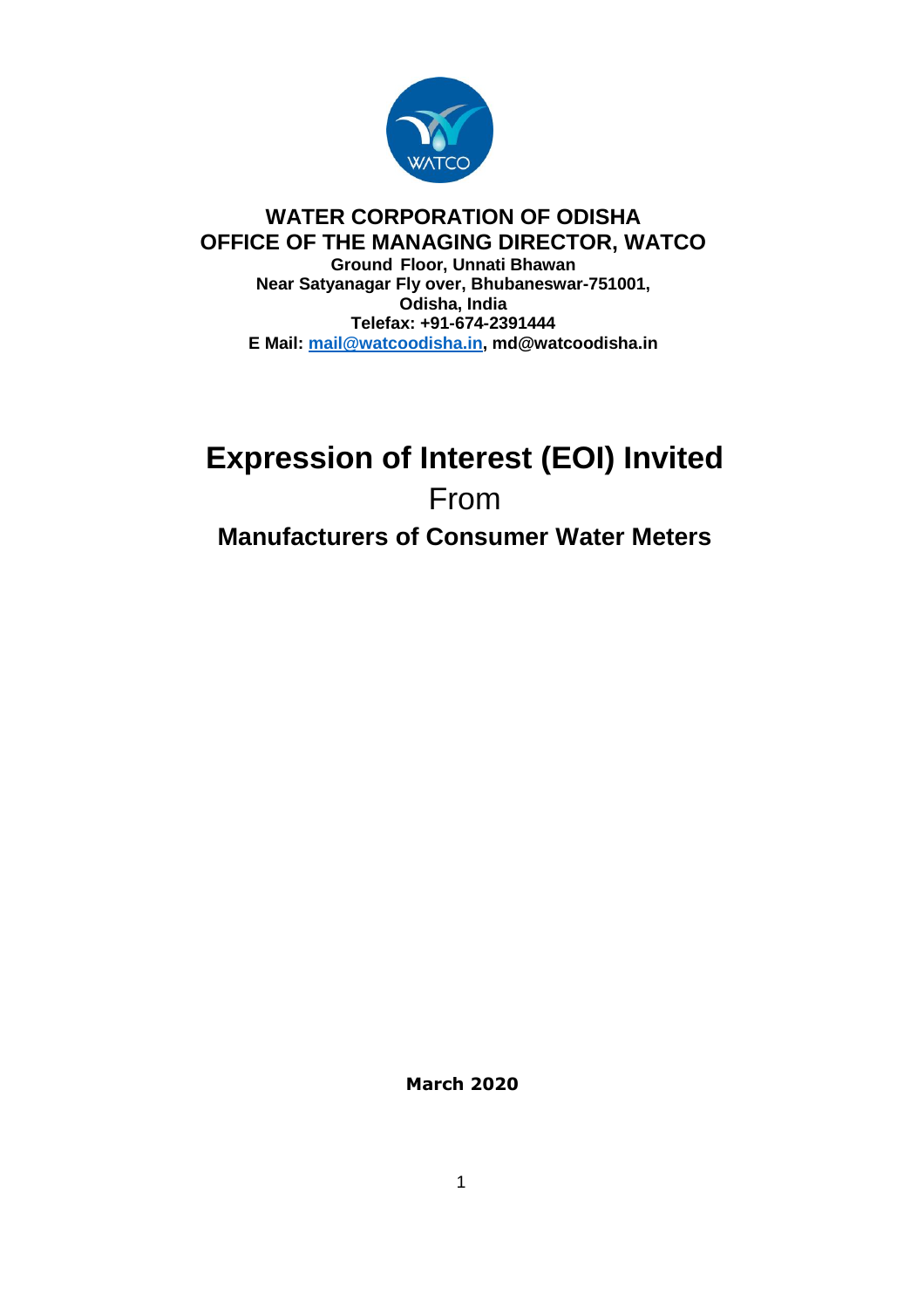# **CONTENTS**

| <b>S. NO.</b> | <b>CONTENTS</b>     | <b>PAGE NO.</b> |
|---------------|---------------------|-----------------|
|               | <b>Disclaimer</b>   |                 |
|               | EOI                 |                 |
|               | <b>EOI</b> Document | $5 - 12$        |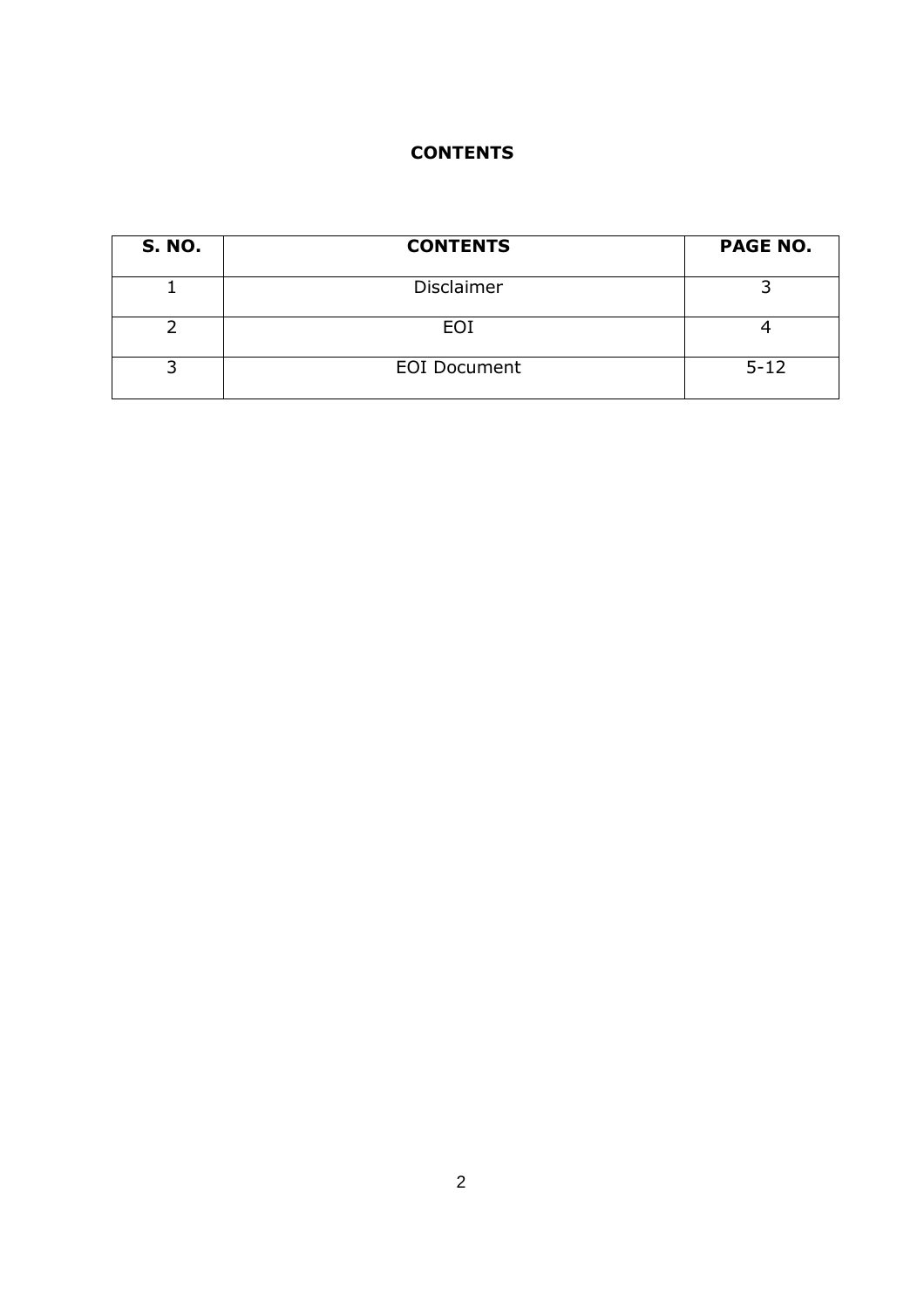#### **Disclaimer**

This EOI Document has been prepared by Managing Director WATCO, Odisha, Bhubaneswar solely for the purpose of gathering information regarding various aspects of consumer water meters such as types, technical specifications, installation aspects, accuracy, durability and repair and maintenance aspects etc. from reputed and eligible manufacturers of consumer water meters as a knowledge sharing exercise for going to the subsequent stage of procurement bidding process.

The information contained in this EOI document (the "**EOI**") or subsequently provided to Manufacturer/Manufacturer(s), whether verbally or in documentary or any other form by or on behalf of WATCO or any of their employees or advisors, is provided to Manufacturer(s) on the terms and conditions set out in this EOI and such other terms and conditions subject to which such information is provided.

This EOI is neither a bid nor an agreement and is neither an offer nor invitation by "**WATCO**" to the Manufacturer/s. The purpose of this EOI is to provide interested Manufacturers with information that may be useful to them for sharing credible and required product information in their presentation during pre-bid conference pursuant to this EOI.

The issue of this EOI does not imply that "**WATCO**" is bound to select any particular type or specifications of any particular meter manufacturer/manufacturer(s). The Manufacturer shall bear all its costs associated with or relating to the preparation and submission of its EOI including but not limited to preparation, copying, postage, delivery fees, expenses associated with any demonstrations or presentations which may be required by "**WATCO**" or any other costs incurred in connection with or relating to its EOI. All such costs and expenses will remain with the manufacturer and "**WATCO**" shall not be liable in any manner whatsoever for the same or for any other costs or other expenses incurred by a manufacturer in preparation or submission of the EOI.

\*\*\*\*\*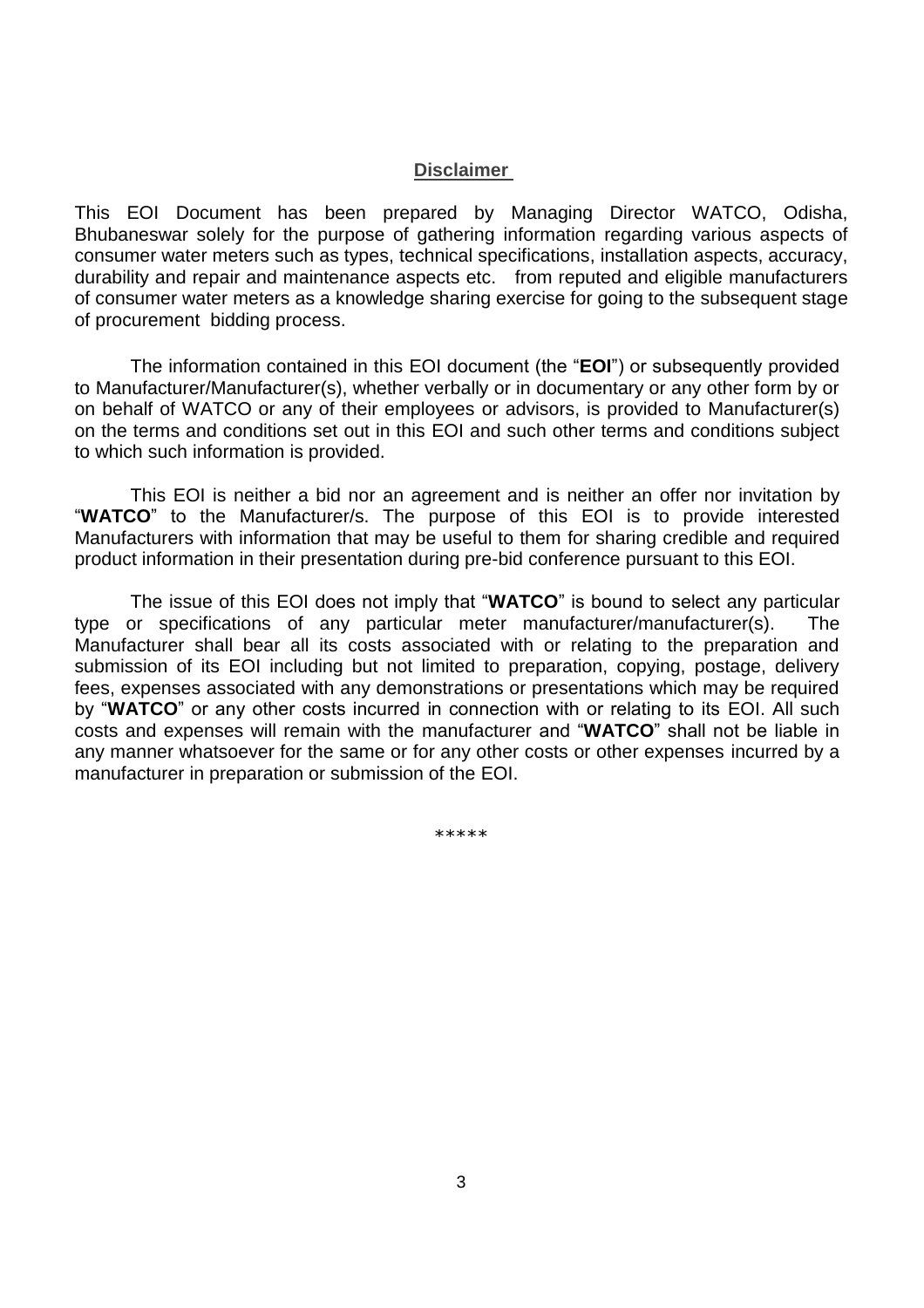

## **WATER CORPORATION OF ODISHA OFFICE OF THE MANAGING DIRECTOR, WATCO Ground Floor, Unnati Bhawan Near Satyanagar Fly Over Bridge, Bhubaneswar-751001, Odisha, India Telefax: +91-674-2391444 E Mail: [mail@watcoodisha.in,](mailto:mail@watcoodisha.in) md@watcoodisha.in**

 **EOI Identification No MD, WATCO-01-19/20** Dated:17.03.2020

# **EXPRESSION OF INTEREST (EOI)**

The MANAGING Director, WATCO, Bhubaneswar on behalf of the Governor of Odisha invites Expression of Interest (EOI) in conformity with the detailed EOI document, from reputed and eligible manufacturers of consumer water meters for selection of types and technical specifications of meters for using the same in the next level of bidding process. The EOI can be downloaded from WATCO website [www.watcoodisha.in](http://www.watcoodisha.in/) / [www.urbanodisha.gov.in](http://www.urbanodisha.gov.in/) and completed document can be sent by E-mail/hard copy as per details provided in the EOI document. Processing fee of Rs.5000/shall be deposited as provided in the EOI document.

Last date & time for EOI download : 27.03.2020 up to 5.00 PM

Last date and time for submission of EOI document : 31-03-2020 up to 5.00PM

Date of technical cum presentation meeting : 7.04.2020 at 12.30PM

Name & Address of the Officer Inviting EOI:

Managing Director, WATCO, OFFICE OF THE MANAGING DIRECTOR, WATCO Ground Floor, Unnati Bhawan Near Satyanagar Fly Over Bridge, Bhubaneswar-751001, Odisha, India Telefax: +91-674-2391444, E Mail: [mail@watcoodisha.in,](mailto:mail@watcoodisha.in) [md@watcoodisha.in](mailto:md@watcoodisha.in)

 Sd/- Managing Director, WATCO

Copy to:-

- 1. Principal Secretary cum Chairman, WATCO, Bhubaneswar for favour of kind information.
- 2. Engineer-in-chief, PH, Odisha for favour of kind information.

 Sd/- Managing Director, WATCO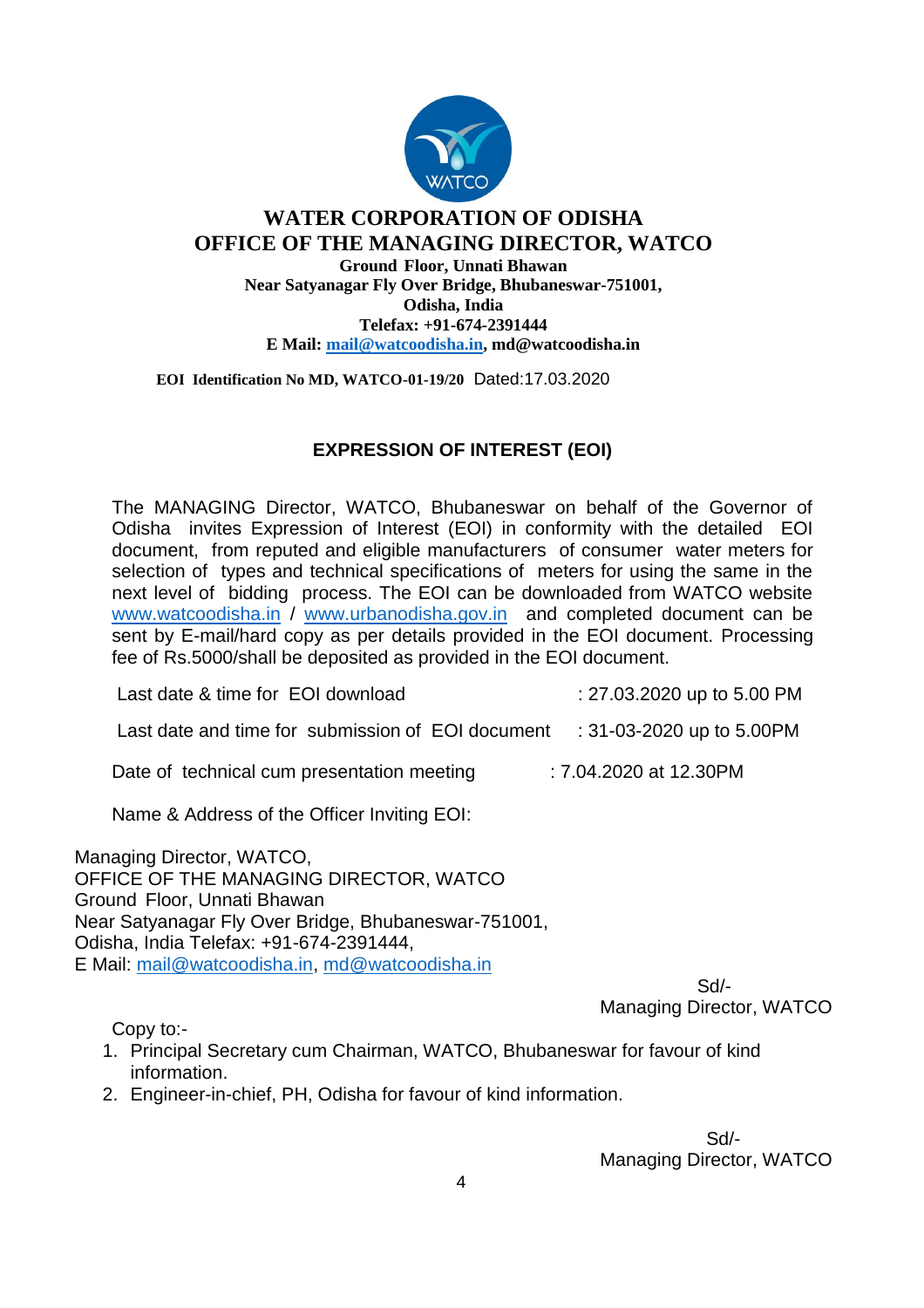

## **WATER CORPORATION OF ODISHA OFFICE OF THE MANAGING DIRECTOR, WATCO Ground Floor, Unnati Bhawan Near Satyanagar Fly Over Bridge, Bhubaneswar-751001, Odisha, India Telefax: +91-674-2391444**

**E Mail: [mail@watcoodisha.in,](mailto:mail@watcoodisha.in) [md@watcoodisha.in](mailto:md@watcoodisha.in)**

# **EXPRESSION OF INTREST (EOI)**

WATCO invites Expression of Interest (EOI) from reputed and eligible manufacturers of 15 mm dia water meters for selection of types and technical specifications of meters for using the same in the next level of procurement bidding process.

- There are about 3.85(Three Point Eighty Five) lakhs domestic consumer water connections across five Municipal Corporation and Puri town in Odisha. Presently, allmost all connections are unmetered. There is a proposal to provide consumer water meters of mechanical inferential type, multi jet, magnetically coupled, having dry dial, Class 'B' conforming to IS-779: 1994 with up to date amendments or ISO 4064:2014 standard with ISI/EEC/OIML/MID certification mark shall be with protection class of IP-68 meter with 5 years warranty to cover all consumers connections progressively in a period of 1-5 years. The basic objectives of metering are: 1. to charge customers in proportion to the amount of water they use. 2. allow the system to demonstrate accountability. 3. fair for all customers because it records specific usage. 4. encourage customers to conserve water (especially as compared to flat rates). 5. allow utility system to monitor the volume of finished water it puts out. 6. aid in the detection of leaks and waterline breaks in the distribution system. Since the water meters play vital role for achieving overall sustainability in operation and maintenance of any utility, it is absolutely necessary to review and understand the entire metering aspects including selection of right type of meters, technical specifications, life cycle and durability, accuracy, ease of installation, repair and maintenance, availability of spares, warranty and guarantee aspects, calibration requirements during the life cycle and overall economics including the latest technological advancements in metering.
- Expression of Interest therefore, is called by this notice from water meter Manufacturers to enable WATCO to decide on the type of meter and its specifications, formulate & implement the procurement and installation of the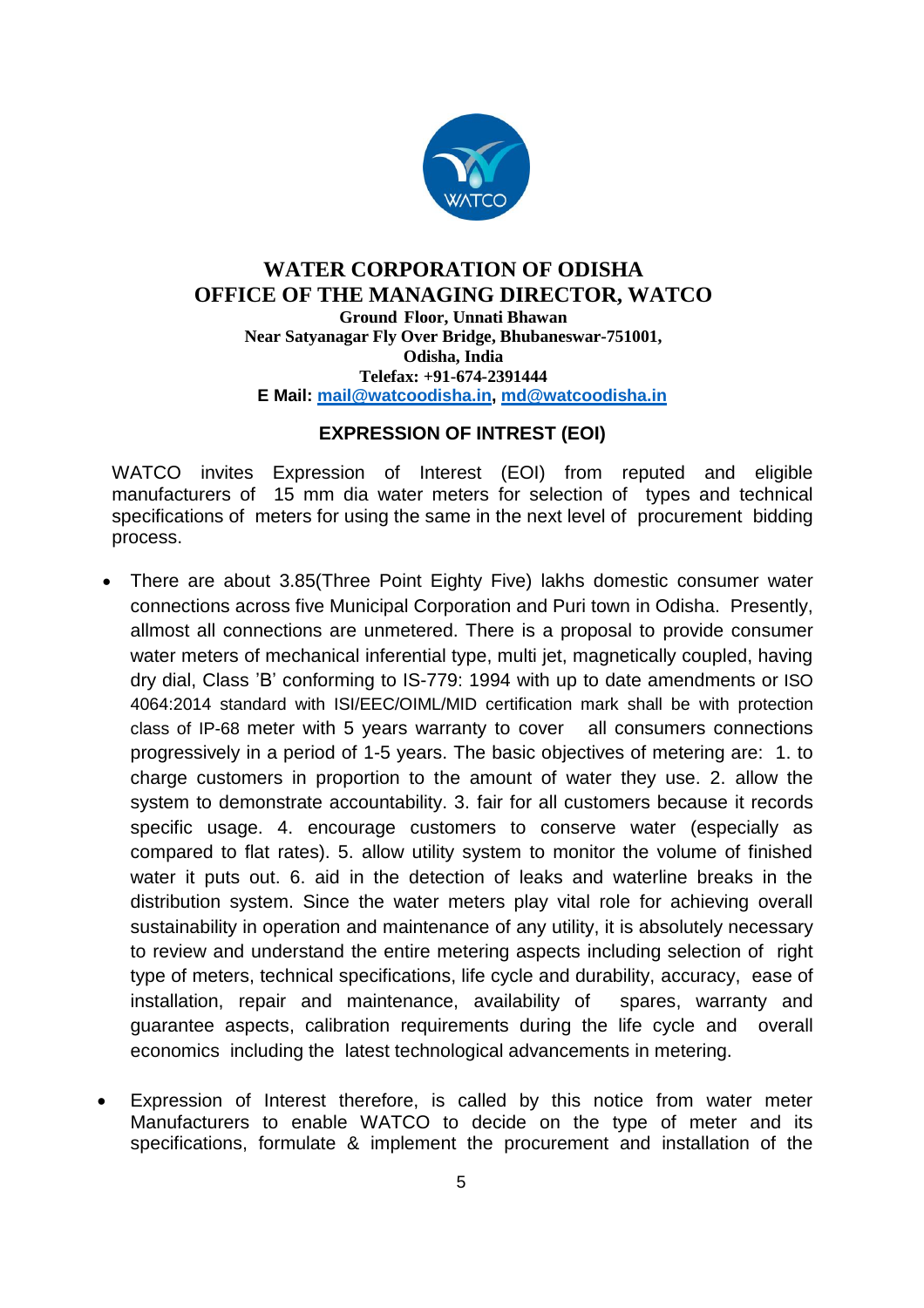metering scheme, thereby collecting the revenue as per the actual water consumed by the citizens of the ULBs, & conducting Water Audit, and provide citizens with commendable services.

#### **A. Eligibility criteria and document submission requirement for participating in the EOI:**

- 1. The Manufacturer's registered in India as per companies act and operational successfully for the last 10 years and registered under the taxation authorities of India(GST/IT) and having outstanding track record in the area of production and supply of Mechanical water meters demonstrating robust performance consistently in India. Company profile including Copies of MOA, registration certificates to be submitted.
- 2. Manufacturer's demonstrating average turnover of Rs.20 crores in last 5 years. Copies of balance sheets to be furnished.
- 3. The Manufacturer having production capacity of 2,50,000 of Mechanical inferential multijet magnetically coupled domestic water meters conforming to BIS specifications/ISO specifications and having supplied 1,00,000 such meters in any one year in last 5 years and having done supply, installation, O&M of 50,000 such water meters in any one year in the last 5years. Copies of supply orders/completion certificates etc. demonstrating the achievement of the criteria should be submitted.
- 4. Product catalogues including all specifications, accuracy class, product life for Multijet mechanical water meter of latest models and other types of meters like AMR compatible mechanical meters, ultrasonic meters, AMI etc.
- 5. Manufacturer is ISI certified and additionally ISO 9001 Certified: copies of certificates to be submitted.
- 6. MID valid certificate, ISO 9001, ISO 17025 certificate for accredited in-house laboratory etc. to be submitted.
- 7. Accuracy class of the water meter along with sizes, for which the manufacturer has approvals to be furnished.
- 8.ISI/ EEC / MID / OIML pattern approval certificates along with validity extension copies, if the EEC approval certificates are in foreign language other than English, translated version of the same in English to be submitted by the manufacturer.
- 9. Manufacturing facility details and testing facility details available with them.
- 10 Undertaking that his firm or their product is not black listed by any State/Central Govt. /Board or public sector undertaking at the time of submission of EOI.

## **B. Indicative Specifications of the required type of water meter for information**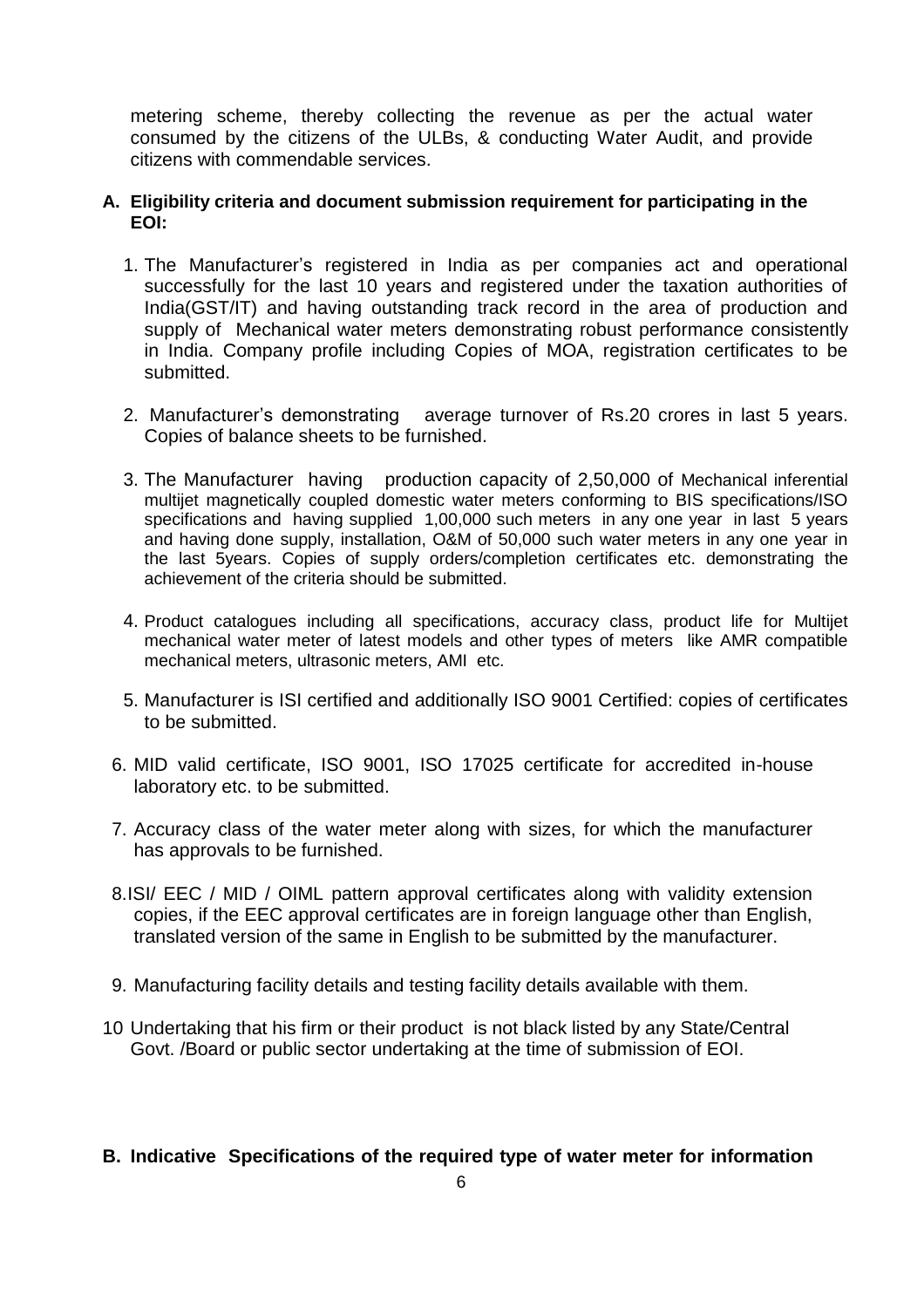## **of the manufacturers ( Manufacturers are encouraged to provide specifications of latest models which may be superior to the specifications given below) :**

#### **Technical Specification for Consumer Water Meters**

#### **Meter Type**

The domestic type water meters from 15mm to 40mm sizes shall be magnetically coupled, Multijet, inferential type, dry dial, IP 68 protection, totalizer enclosed in metallic housing suitable against antifraud attempts, screwed ends.

#### **Applicable Standards**

Water meter shall confirm to ISO 4064:2005 with MID and ISI marking. MID certificate and FCRI Life cycle test certificate to be produced.

Water meter should have certificate for the Model Approval as per the Indian legal Metrology Act 2009.

#### **Manufacturer Certifications**

The water meter manufacturer must possess quality management certificates pertinent to ISO 9001:2008, ISO 14007:2004 as well as the MID factory certificate from local (Indian) manufacturing plant.

#### **Detailed Description Multijet water meter**

The water meter and accessories shall be manufactured from materials of adequate strength and durability. The materials, which come in contact with the potable water, shall not create a toxic hazard, shall not support microbial growth, and shall not give rise to unpleasant taste or discoloration in the water supply. The meters shall be supplied complete with brass nuts and brass nipples, strainer & sealing.

The manufacturer shall provide specific details of materials used for various parts of the meter in particular to the material specified in technical specifications as below.

#### **1. Meter Body-**

- i) The body of the meter shall be of either Brass or Bronze. The firm shall specifically mention in the offer, the metal used in manufacturing.
- ii) Material that come in contact with the water supply shall withstand 2 ppm (Parts per million) of chlorine residual in the water supply and shall be resistant to corrosion.
- iii) The lower case of the meter shall be painted with thermal painting externally. The painting materials should be safe for human uses and not affect human health.
- **2. Hydraulics-** The measuring chamber and the turbine shall be made of Engineering plastic. The spindle and bearings inside the hydraulic chamber shall be made of polished stainless steel with hard metal tip/sapphire.
- **3. Magnet Shield-** The pressure plate which separates the dry side and wet side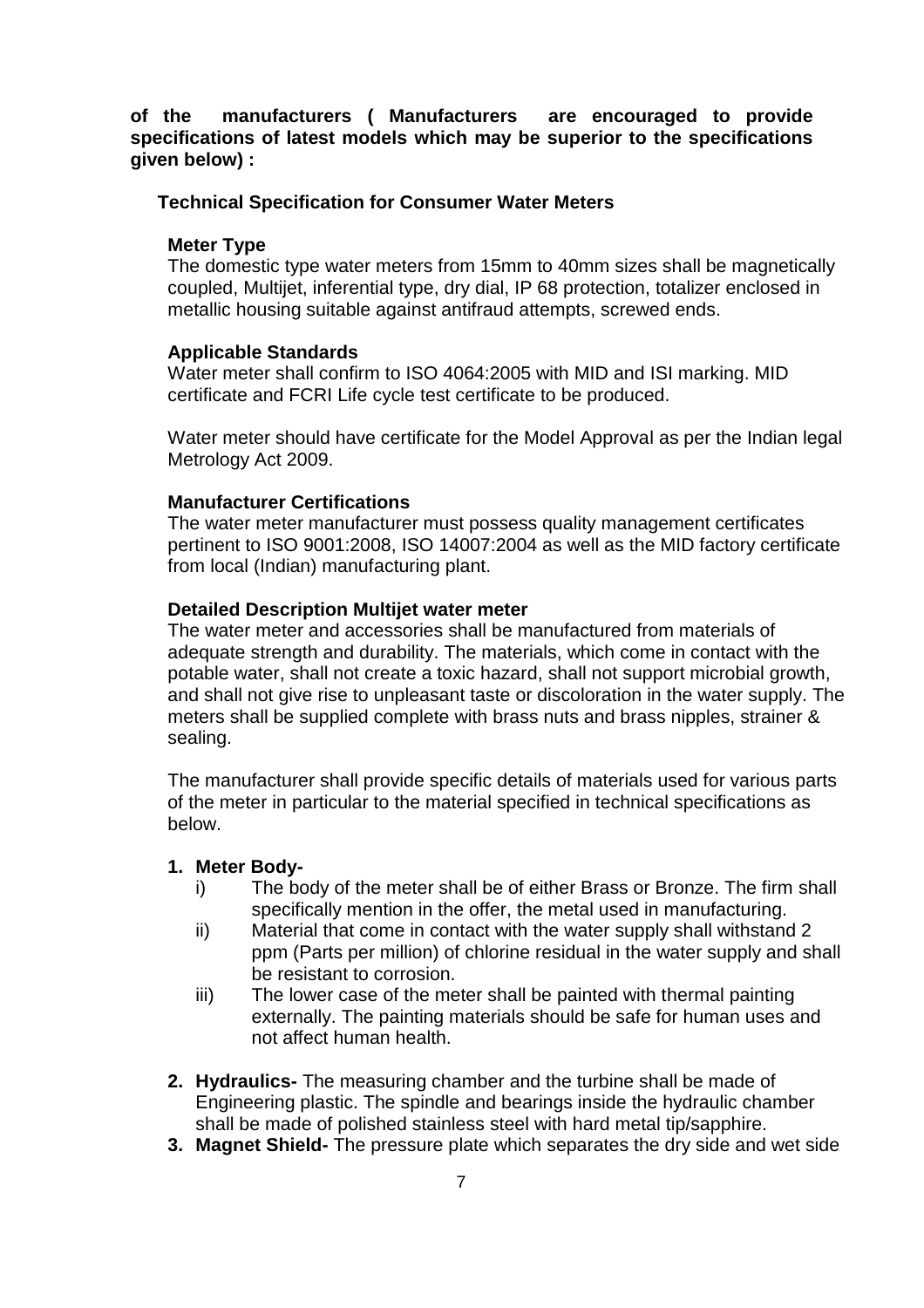of the meter must have provision to place magnetic shield of mild steel between the register and the pressure plate to avoid magnetic tampering.

- **4. Meter Cap-**The Meter cap housing the totalizer shall be made engineering plastic with suitable locking arrangement so as not to allow easy tampering.
- **5. Seal-** Meter will be provided with monolithic plastic seal with copper/SS wire or Rust proof sealing wire. The seal or seal wire if broken will indicate tampering attempt.
- **6. The Totalizer and Totalizer Shield-**

The Register shall be designed in such a way that if the Register protective transparent window is broken for a reason or another the Register cannot be removed from its place.

## **Totalizer-**

A] It shall be of straight reading type and shall register in cubic meter units B] The Totalizer reading shall be set to zero at the factory, except the volume registered while testing the meters at the factory.

C] The Register shall consist of a row of at least 5 in-line consecutive digits to denote minimum reading of 99999KL. Another two digits or pointers shall register flows in litres and should be of a different colour.

D] The totalizer should be of closed type. Closed Type means that even if meter is opened the rollers and gears of totalizer are protected in an enclosure can.

E] The Totalizer must be suitable for test on an electronic test bench.

F] The Totalizer shall be enclosed in metallic housing (Copper or Stainless Steel) suitable against antifraud attempts.

G] The Totalizer should have IP 68 Ingress protection class supported by certificate from FCRI.

**7. Flow Characteristics-** The following table indicates the acceptable flow parameters required to measure low flows accurately as per ISO 4064:2005.

| <b>Table 1</b> |                   |                               |                        |  |  |  |
|----------------|-------------------|-------------------------------|------------------------|--|--|--|
| Meter Size     | Minimum flow rate | <b>Transitional flow rate</b> | Permanent flow rate    |  |  |  |
| (mm)           | $Q1$ ( $I/hr$ )   | $Q2$ ( $I/hr$ )               | $Q3 \text{ m}^{3/hr)}$ |  |  |  |
| 15             | 16                | 25.6                          | 1.6                    |  |  |  |
| 20             | 25                |                               | 2.5                    |  |  |  |

- **8.** Meter should have minimum dynamic range of 100 (R 100). **Markings on dial/ cap of the Meter**
	- i. Model Name
	- ii. Make/ Brand
	- iii. Sl. No. / Year of manufacture
	- iv. Manufacturing unit address
	- v. Permanent / nominal flow rate
	- vi. CE and certificate No.
	- vii. Ratio
	- viii. Size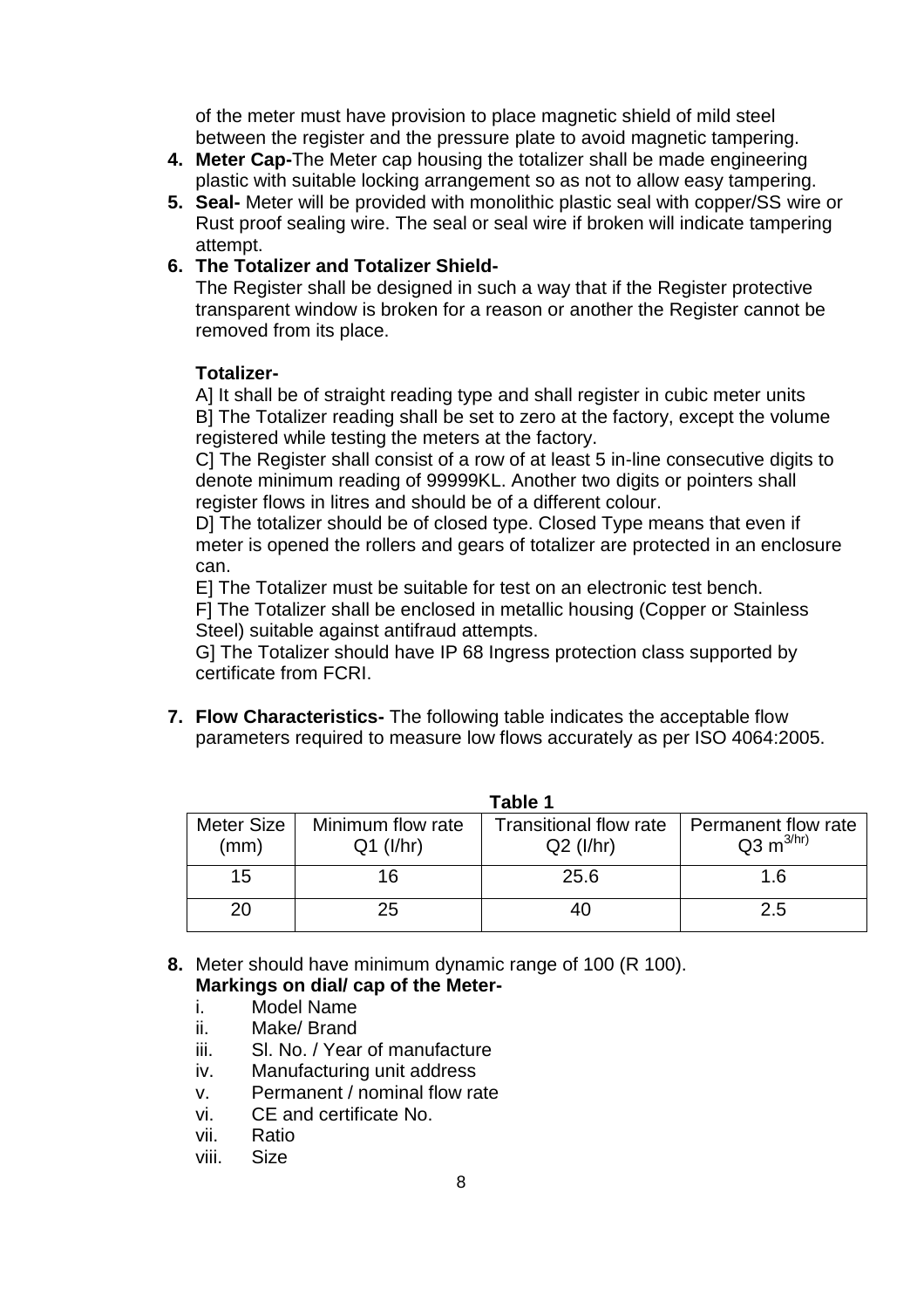ix. Direction of flow of water on both sides of the body of meter.

# **9. Third-party Pre-shipment inspection at Manufacturer's place-**

The Supplier shall before shipping, provide a recognized, nominated and independent Third party, Inspection Agency, Cost for pre-shipment inspection and tests to be borne by bidder.

 The approved document to witness test by inspector shall include below minimum tests.

- Visual marking as per tender specifications
- Accuracy testing as per ISO 4064:2005 3 Flows as per Table No.1
- Pressure Tightness

 Supply decision will be made after the Third-Party Inspector provide the independent Inspection Report to the Purchaser.

## **Testing of Supply Lot**

Each supplied lot will undergo lot acceptance testing at FCRI. Below Table derived from Table 1 and 3A of ISO 2859-1:1999 shall be followed for sample size and lot acceptance criteria. Accuracy and pressure tests of these samples will be conducted at FCRI as per ISO 4064:2005.

| Lot Size       | First  | Accepta        | Rejection      | Second | Size of    | Cumulative     |
|----------------|--------|----------------|----------------|--------|------------|----------------|
|                | Sample | nce            | Number         | Sample | Cumulative | Acceptance     |
|                |        | <b>Number</b>  |                |        | Sample     | Number         |
| $1 - 50$       | 5      | 0              |                |        |            |                |
| 51-150         | 13     | 0              | $\overline{2}$ | 13     | 26         |                |
| 151-280        | 20     | $\overline{0}$ | 3              | 20     | 40         | 3              |
| 281-500        | 32     |                | 3              | 32     | 64         | $\overline{4}$ |
| 501-1200       | 50     | $\overline{2}$ | 5              | 50     | 100        | 6              |
| 1201-3200      | 80     | 3              | 6              | 80     | 160        | 9              |
| 3201-10000     | 125    | 5              | 9              | 125    | 250        | 12             |
| 10001-35000    | 200    | ⇁              | 11             | 200    | 400        | 18             |
| 35001 and over | 315    | 11             | 16             | 315    | 630        | 26             |

The Inspection report at manufacturers place along with Lot test report from FCRI is to be submitted to the Purchaser for lot acceptance.

## **Pre-Qualification Criteria**

- 1. Water meter manufacturer should not have been blacklisted, anywhere in India or Abroad.
- 2. Manufacturer should have MID approved factory in India.
- 3. The Water Meter Manufacturer should have minimum production capacity of 5 lakhs water meters per annum. (Necessary Purchase orders to be submitted)
- 4. The Water Meter Manufacturer should have minimum 4,00,000 water meters which are running satisfactorily in last 7 (Seven) years. (Necessary performance certificates should be attached)
- 5. Only water meter models approved as per Indian legal Metrology Act, 2009 will be considered and should have Legal Metrology marking with License No.

## **Certificates Checklist**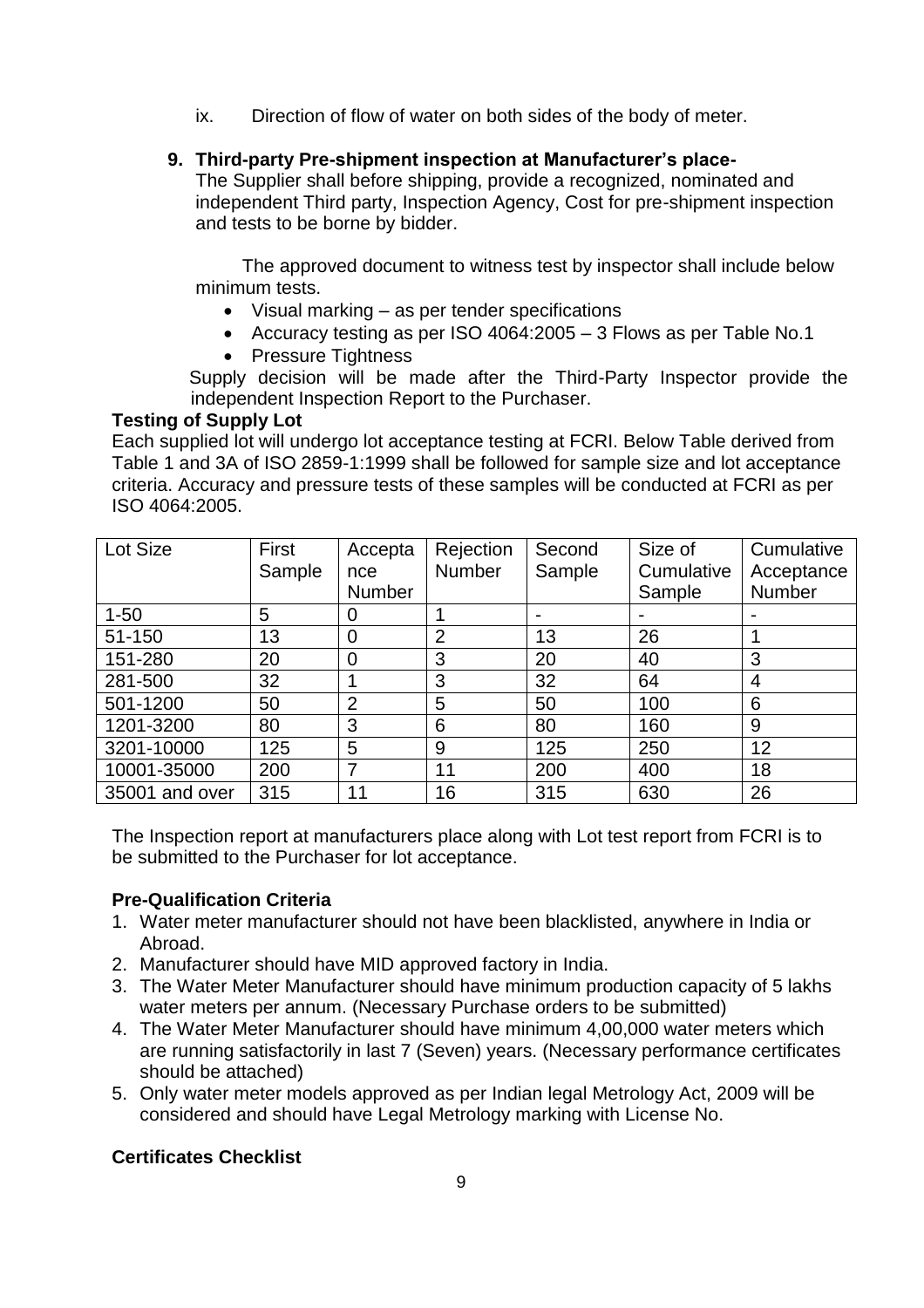Below is checklist for documents / certificate need to be submitted along with bid for technical Evaluation.

- 1. Product Certificate as per MID from International Notified body which should be available in public domain. The web link and procedure to verify the certificate to be provided by the bidder.
- 2. Manufacturer's Factory must also be MID certified from International Notified body.
- 3. Water Meter Life Cycle test Reports from FCRI.
- 4. IP 68 Certificate from FCRI for Water Meter Register.
- 5. Manufacturing Plant from where meters will be supplied Quality Management System Certificate – ISO 9001 & ISO 14001.
- 6. The Bidder need to provide the Model Approval of Water Meter as per the Indian legal Metrology Act, 2009.
- 7. Prequalification documents.

## **C. Technical Meeting cum presentation**

Manufacturers qualifying the eligibility criteria shall be invited to participate in the Technical Meeting cum presentation to be held on 7-03-3020 in the 2nd Floor Conference Hall of Unnati Bhawan, Near Satyanagar Fly Overbridge, Bhubaneswar, Odisha, India. The manufacturers /their authorized technical team shall make a detailed presentation to cover the followings and participate in the interactive session with the technical team of WATCO/PHEO:

- **1.** Company profile and credentials
- **2.** Production capacity, manufacturing and testing facilities details including information on spare parts production details.
- **3.** All certificates they have manufacturing, production, quality, statutory etc.
- **4.** Past performance records in the field of consumer metering in India: success stories and failures.
- **5.** Technical specifications of the latest models of mechanical type multijeet inferential domestic consumer meters, its suitability and durability for use in both intermittent and continuous water supply, theory and principles of measurement, accuracy class, pressure loss class, flow profile sensitivity class, temperature class, static pressure and pressure range, rated operating conditions, reverse flow measurement, indicating range and device, visual displays, materials of construction, all tests such as routine tests, acceptance tests, life tests, including evaluation and performance tests as per latest IS/ISO/OIML/AWWA/MID standards as applicable as per industry standard, life cycle of different components and also for the meter as a whole, ease of installation in vertical/horizontal/inclined positions and other aspects such as accessories like NRVs, filter, air vent, and repair and maintenance requirement over the years of use, , calibration requirement, availability of spares, warranty/guaranty aspects including merits and demerits and overall economics. Installation drawings under different conditions with required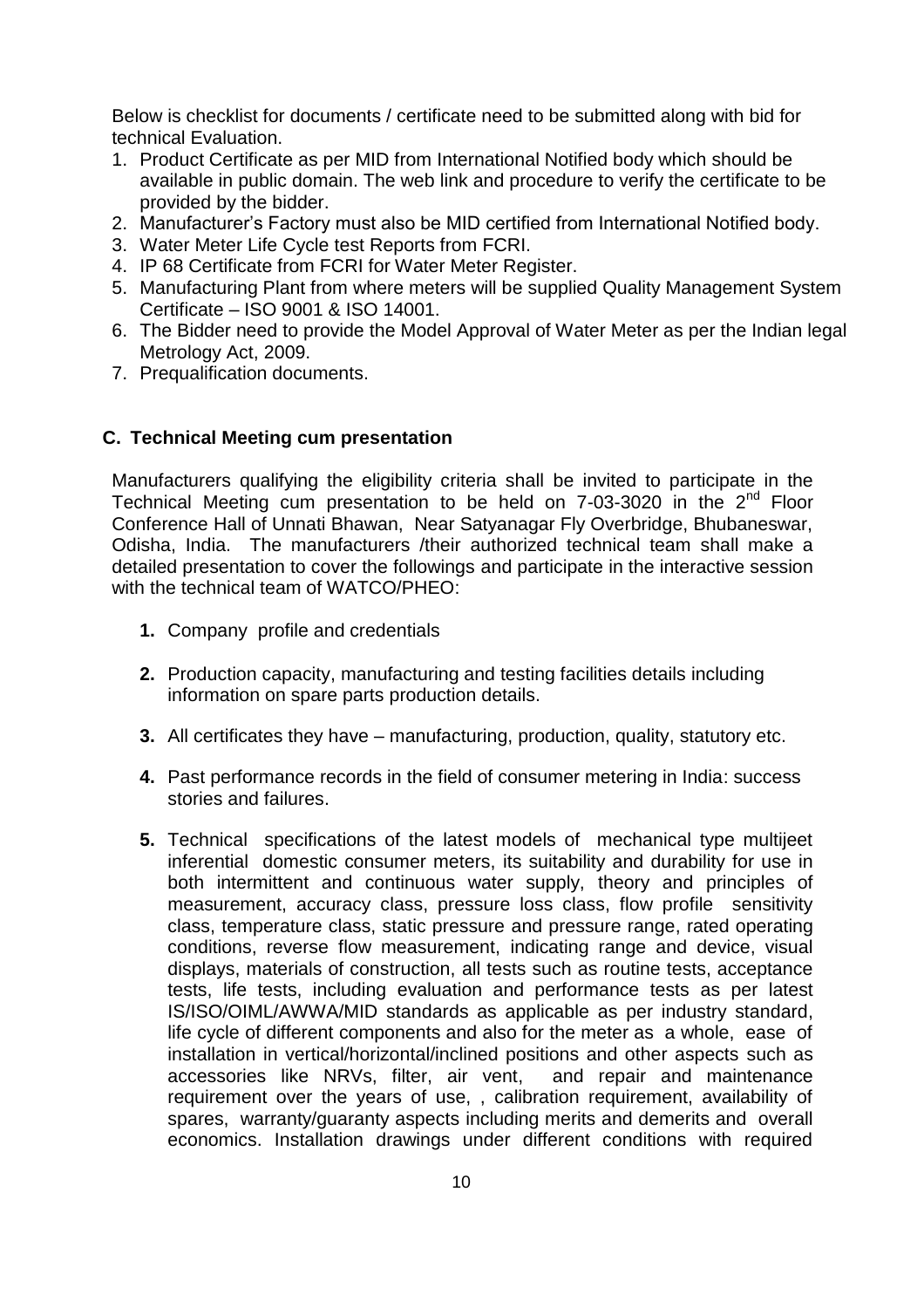accessories shall be presented.

- **6.** The manufacturer's experience and approach with regards to integrated approach of supply, installation, repair and maintenance for the life period of 10-15 years from the date of installation of the meter.
- **7.** Information and detailed specifications and presentation on consumer meters of other sizes up to 50 mm.
- **8.** Any other information on domestic metering technology and advances made in recent times.

Each Manufacturer will be given 30 (thirty) minutes time for their presentation. They may share the hard copy and soft copy of the presentation during the meeting.

## **D. SUBMISSION OF EOI:-**

The EOI shall be submitted on line along with the documents cited above at clause A under eligibility criteria and non-refundable processing fees of Rs.5,000/- (Rupees Five thousand only) through electronic submission ( E-mail as well as hard copy by courier/registered post before the scheduled date of submission) as under:

i) The manufacturer shall submit the processing fee amount electronically on or before the last date and time of the bid in Account Number 35406572672 at State Bank of India, HOD Branch, Bhubaneswar (IFSC /RTGS code No SBIN0010249) through the firm's banker. Since the amount is less than Rs. one lac the same may be remitted through NEFT. EOI number shall be inserted before the beneficiary name and date & time of closing of bid should be inserted either before the Firms's address or Firm's name as shown below:-

| Account No.                   |                                         |  |  |
|-------------------------------|-----------------------------------------|--|--|
| Beneficiary Name/in favour of | <b>WATCO</b><br>l ‹EOI No.›/ ‹Item No.› |  |  |
|                               |                                         |  |  |
| manufacturer's name           | «Date and time of closing»              |  |  |
|                               | manufa                                  |  |  |
|                               | cturer's name                           |  |  |
| <b>Address</b>                | «manufacturer's address»                |  |  |

- ii)Bidders must upload the scanned copy of RTGS/NEFT customer confirmation in place of DD/Pay order along with the EOI document before the date and time of closing of the receipt of the EOI. If processing fee is transferred through online Banking, confirmation receipt indicating transaction number should be mentioned.
- v) Processing fee received without complying with above instructions shall be liable for rejection."